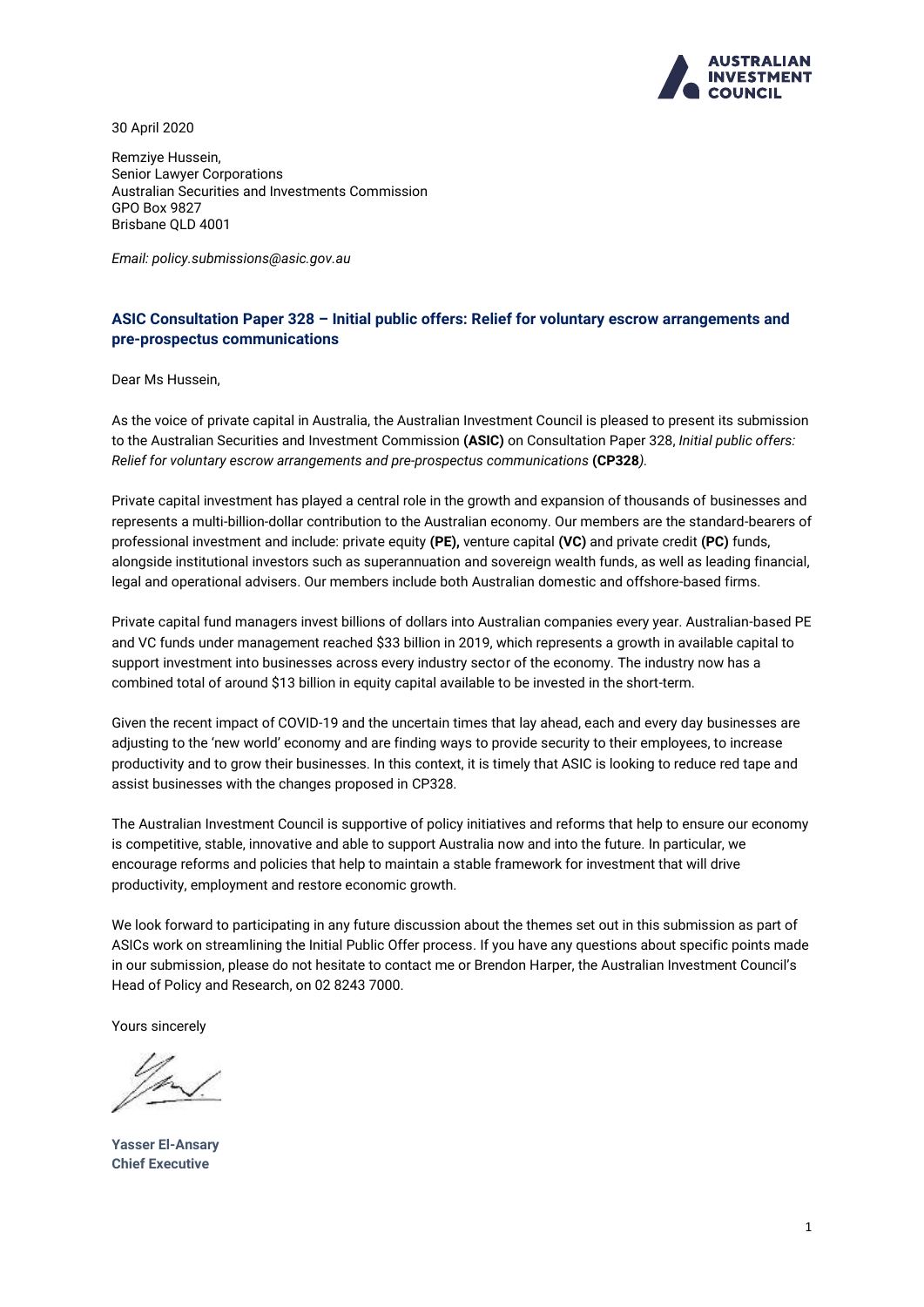

## **Introduction**

Within a matter of weeks, the advent of COVID-19 shifted Australia's economic outlook from growth to survival. It has significantly impacted the modus operandi of Australian businesses which has led to changing work and employment conditions as many businesses have closed or reverted to remote operations, events and conferences have been cancelled, and international and domestic travel almost brought to a complete halt.

Growing concerns about the impact of COVID-19 on the global economy has seen a drop in oil prices, interest rates cut by central banks around the world and market turmoil and volatility not experienced since, or arguably even during, the global financial crisis.

After a relatively lacklustre year in 2019, the Initial Public Offer **(IPO)** market on a global scale was ready for a resurgence in 2020. However, this sentiment has changed with the advent of COVID-19 with IPO candidates now facing a period of uncertainty ahead.

The private capital industry has for many years been an advocate for a strong and dynamic investment regime that supports businesses which will boost employment, productivity and economic growth. With the Australian economy facing significant growth challenges in the period ahead, it is imperative that the decisions made today support our economy in the short to medium term as the world continues to adjust to the shocks arising from COVID-19.

## **Consultation Paper 328 (CP328)**

We commend the granting of relief that is proposed to the extent that it will reduce unnecessary legal and advice costs and ASIC filing fees for IPO candidates, and will enable ASIC staff to focus on other activities. However, in the current environment, we are concerned that some of the arrangements proposed in CP328 may have the unintended consequence of stifling, rather than buoying, the IPO market.

## *Main Concerns for the Private Capital Industry*

While the Australian Investment Council is supportive of the intent of CP328, we have a number of concerns regarding the detail and practical implementation of the proposals. These include that:

- certain types of deeds would not be permissible;
- early partial release would not be facilitated; and
- the 50/75% cap would, in practice, be more restrictive than the ASX's 20% free float requirements.

We have provided more detailed comments below to the specific proposals in CP328 that are most pertinent to the private capital industry.

## **ASIC Proposal B1**

### *Aligning our policy on listing rule and voluntary escrow arrangements*

We propose to use ASIC's modification powers in Chapters 6 and 6C to grant conditional relief from the takeovers provisions of the Corporations Act: see s655A(1)(b) and 673(1)(b). Under this relief, certain entities (see proposal B2) would not have a relevant interest in securities merely because they required certain security holders to enter into voluntary escrow arrangements

# **ASIC Proposal B2**

*Providing relief to public companies, professional underwriters and lead managers*

We propose to provide the voluntary escrow relief to: (a) public companies undertaking an IPO; (b) professional underwriters; and (c) lead managers.

# **Australian Investment Council Response**

PE firms regularly obtain relief for companies that enter into escrow with sponsors which effectively provides the firms with an interest through securities. Currently this is done through escrow arrangements on terms agreed with the lead manager or the company undertaking the IPO (in consultation with key stakeholders).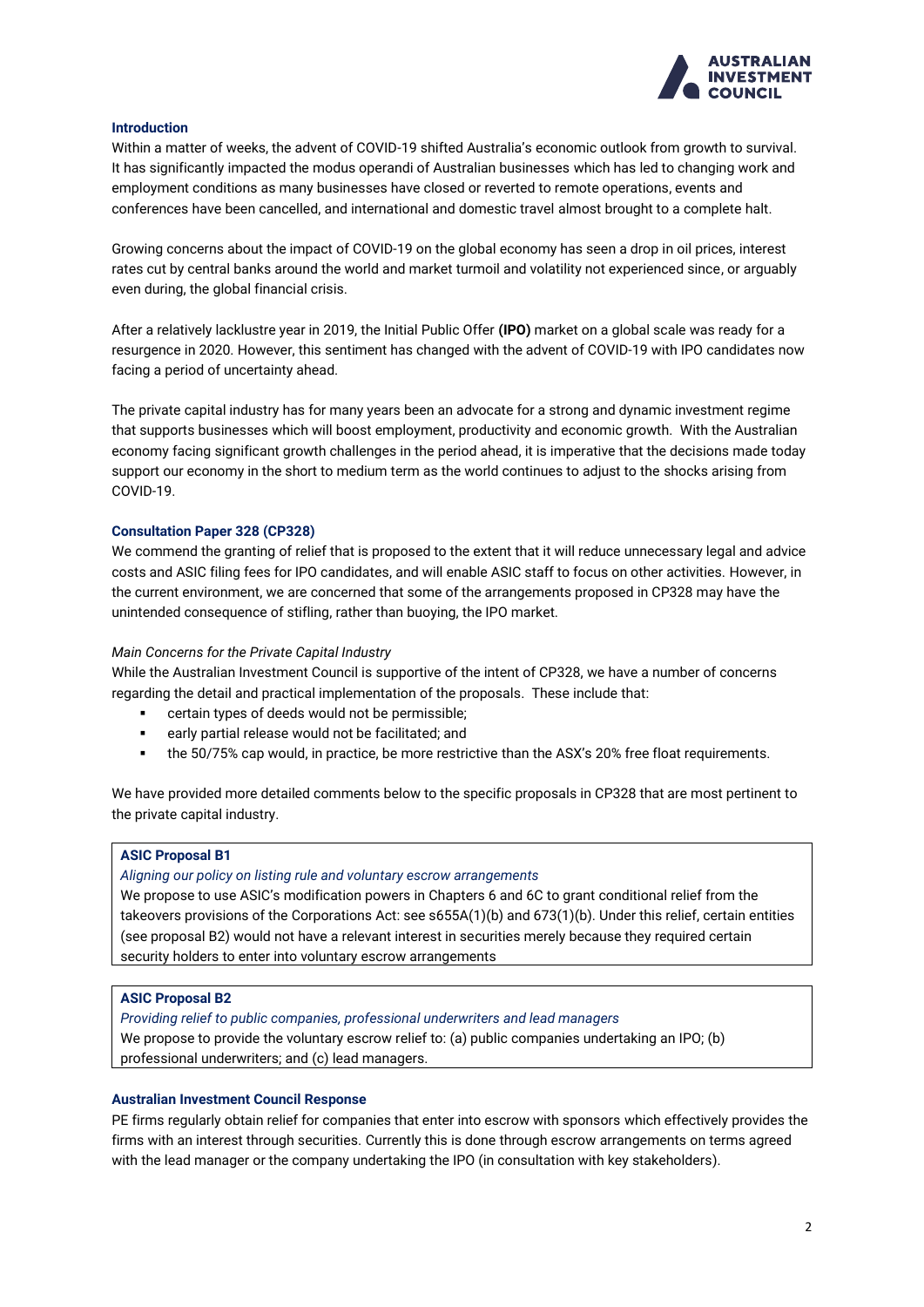

Because of the nature of our industry, almost without exception, a PE firm will retain an interest in a company after the IPO until certain market forecasts are met. The voluntary escrow arrangement will be entered into by the company going to IPO.

## *Multiple parties with a relevant interest*

There are circumstances where there may be a number of sponsors in a proposed IPO. As an example, the proposed float of Latitude Financial in 2019 had three owners − Kohlberg Kravis Roberts, Deutsche Bank and Värde Partners − each with a relevant interest in the business. If Latitude Financial proceeded to list on the Australian Securities Exchange, it would be critical for the three parties to sell their interest in a coordinated way at escrow release to avoid any market disadvantages or distortions that could occur if one of the parties sold ahead of the others. Coordination of the sell-down facility can be done in agreement with the lead manager.

# **Recommendation 1**

### *Include PE structures in relief provisions for voluntary escrow arrangements*

The Australian Investment Council recommends that options are included in relief provisions for voluntary escrow arrangements to accommodate unique structures and deed arrangements, while delivering a level playing field with other significant investors in an IPO.

## **ASIC Proposal B3**

## *Limiting the maximum percentage of escrowed securities*

B3 We propose to impose a limit on the total percentage of escrowed securities that a listed company can have on issue at the time of admission to a prescribed financial market, as a condition of our relief. This limit would either be: (a) up to 50% of all securities in the listed company; or (b) up to 75% of all securities in the listed company. The limit would include securities subject to listing rule escrow arrangements.

### **Australian Investment Council Response**

In Australia, PE owners retain a relevant interest in the company after an IPO with some limited exceptions. This is a well-accepted business practice.

The consequence of capping the number of escrowed securities a company can have on an issue at 50% or 75% would effectively impose a free float requirement of more than 20%. In our view, this would be incongruous with the conditions required by ASX Listing Rule 1.1 Condition 7.

This proposal could have the unintended consequence of preventing the execution of some IPO transactions as it cannot always be guaranteed that an offer size representing more than 20% of shares on issue can be achieved. If the proposed limit is inconsistent with the ASX free float requirement, it would be possible that less than all of the shares of founders, sponsors or other major shareholders are subjected to voluntary escrow.

As a result, and particularly in the current economic climate, this may not be conducive to supporting future IPO transaction activity in Australia. This is because escrow is important for aligning the interests of new investors and existing shareholders, and in building confidence for participation in IPO transactions.

### *Early forecast release an exception*

An exception under the proposals is the early forecast release where a proportion of the escrowed shares (usually 50%) is released if the IPO has performed according to, or above forecasts.

It would be inappropriate for different entities to be subject to different free float thresholds merely because one entity must rely on ASIC's relief, while others does not. Subjecting different free float thresholds to entities that rely on ASIC's relief provisions and those that do not could lead to unintended complications. For example, if the threshold is tested "at the time of admission" this could be at a time before the completion of the IPO in some circumstances. As a result, the escrowed securities could exceed 75% before the new shares are issued where settlement occurs on a deferred and conditional trading basis.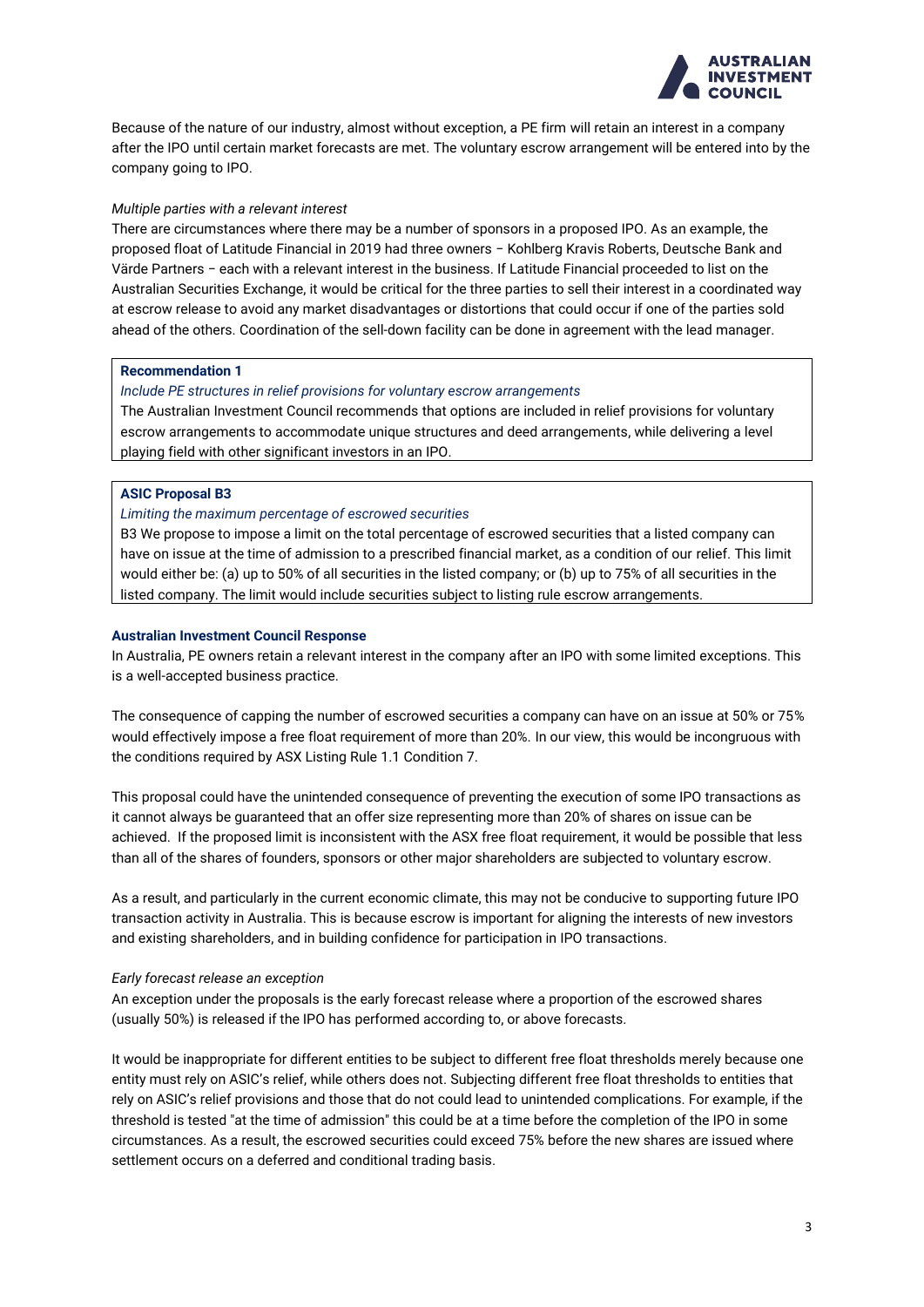

# *The UK Example*

Sophisticated equity capital markets outside Australia have developed lock-up and tag mechanisms to address this issue. For example, in United Kingdom numerous deals have had these arrangements where the tag provides the opportunity for all significant escrowed parties to sell the same proportion of escrowed securities with the first-mover at the time of escrow release.

However, implementing these mechanisms in the Australian regulatory environment could result in the escrowed holders having both a relevant interest in each other's shares and an association from the time of IPO right through to the date of final escrow sell-down. Examples of lock-up practises in the UK, USA, Singapore and Hong Kong are included in **Appendix 1.**

## **Recommendation 2**

## *No escrow limit at IPO completion*

The Australian Investment Council recommends that no limit is placed on the number of escrowed securities an entity can have at the time of completion of an IPO due to circumstances where the timing for completion of an IPO may impact the number of escrowed securities that are held.

## **ASIC Proposal B4**

## *Transfers where there is no change in beneficial ownership*

B4 We propose to allow escrowed securities to be transferred when: (a) the transfer does not involve any change in the beneficial ownership of the escrowed securities; (b) the transfer does not extend the duration of the original voluntary escrow arrangements; and (c) the transferee agrees to inherit the same restrictions on voting and disposal under the original voluntary escrow arrangements.

B4Q1 Should the voluntary escrow relief allow for transfer of some or all of the escrowed securities in the circumstances described in proposal B4?

B4Q2 Should we consider permitting the voluntary escrow relief to continue in any other situation where the original restricted security holder no longer owns or holds the beneficial interest in the securities?

### **Australian Investment Council Response**

It is our view that relief should allow transfer of all of the escrowed securities in the circumstances prescribed in proposal B4. However, there are additional circumstances that would involve a change in the beneficial ownership of the escrowed securities which need to be taken into account as they are considered to be standard, permitted transfers.

One of the benefits of having transferability facilitated through escrows is that it provides the capability to transfer ownership intrafund. This is applicable to PE funds which commonly use the 'affiliate concept' in their holding structures and these types of arrangements are likely to remain a typical exception in escrow deeds which don't require relief.

Previously, ASIC has granted relief to transfers to an affiliate that directly or indirectly, through one or more intermediaries, controls, is controlled by, or is under common control with the holder or controller of the entity. An example for PE is where a general partner is deemed to control a limited partnership of which it is a general partner and where a company, trust, general or limited partnership or fund advised or managed directly or indirectly by a person or any other affiliates will also be deemed to be controlled by that person.

This situation would also apply where a controller of the holder (if any) transfers its controller interests to its affiliates and/or affiliated fund.

### *Sharing of affiliates, unaligned beneficiaries*

Private equity managers have a number of investors in each of their portfolio companies. These investors may change as the investment progresses. While the investment proportion by the PE fund will be the same, and under the same manager, the proposals do not allow for this practice.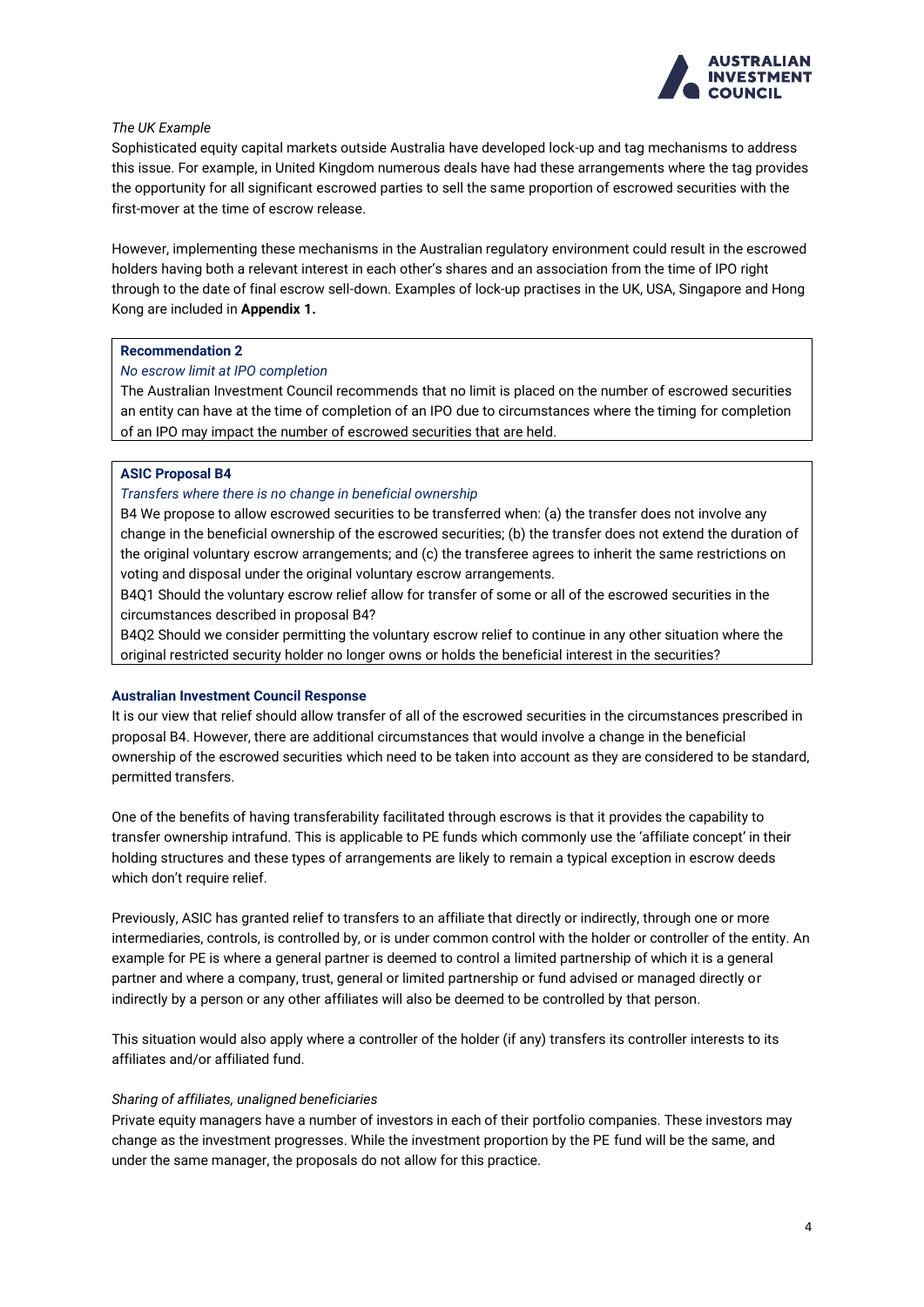

Further, even though some PE funds are structured differently, and investment may shift from one part of the fund to another, the beneficial shareholder remains the same regardless of the structure.

The proposals do not accommodate these arrangements for PE and place restrictions on the types of deeds that would be possible.

## **Recommendation 3**

*Expand the conditions to accommodate private equity structures*

The Australian Investment Council recommends expanding the conditions to encapsulate the circumstances specific to PE investment where there are limited partnerships, general partners, and trust structures.

### **ASIC Proposal B5**

#### *Transfers where there is no change of beneficial ownership*

We propose that, to meet the requirement in proposal B4, the transfer (of legal title) must be: (a) by the beneficial owner to a trustee or nominee who will hold the escrowed securities solely on behalf of the existing beneficial holder; (b) to a new trustee or nominee who will hold the securities solely on behalf of the existing beneficial owner; or (c) to the beneficial owner who will obtain legal title to the securities and maintain its existing beneficial interest.

B5Q1 Do you agree with our list of circumstances in which transfer will meet the conditions of our relief?

### **Australian Investment Council Response**

Like proposal B4, the list of circumstances outlined in proposal B5 are quite narrow and should be expanded to capture circumstances that apply to PE and VC investment in IPOs. Under the current draft, the proposed structure would restrict flexibility in allowing the transfer of securities to affiliates.

## **Recommendation 4**

### *Expand the proposal to accommodate private capital entities*

The Australian Investment Council recommends the circumstances outlined in proposal B5 are expanded to include structures particular to PE and VC funds, such as deed arrangements and trusts.

### **ASIC Proposal B6**

*Type of escrowed securities*

We propose to grant conditional relief to facilitate voluntary escrow over securities issued: (a) under or in connection with the IPO; or (b) before the IPO to a promoter, seed capitalist, vendor or service provider. B6Q1 Should the relief only apply to the circumstances in proposal B6? If not, please outline any other circumstances the legislative relief ought to apply to and provide reasons for your submission.

#### **Australian Investment Council Response**

We support the proposal to extend relief to previously issued shares as well as to new shares. PE firms invest in companies over the long term to ensure growth and returns for investors. In this respect, it is important that the measures outlined in Proposal B6 allow sufficient flexibility for the PE investor that pledged the share to be able to use the share as security for further investment after the company float. Relief should apply to the circumstances in proposal B6, and where there are existing securities, relief should not be restricted to the issue of securities to certain categories of people or entities.

### **Recommendation 5**

#### *Expand the relief definitions*

The Australian Investment Council recommends relief be applied to the conditions outlined in Proposal B6 and that these are expanded to take into consideration the specific circumstances for PE and VC structures which use vehicles such as trusts and deed arrangements. We also recommend that the definition of relief allows for no restrictions to be applied the issue of securities to certain categories of people or entities.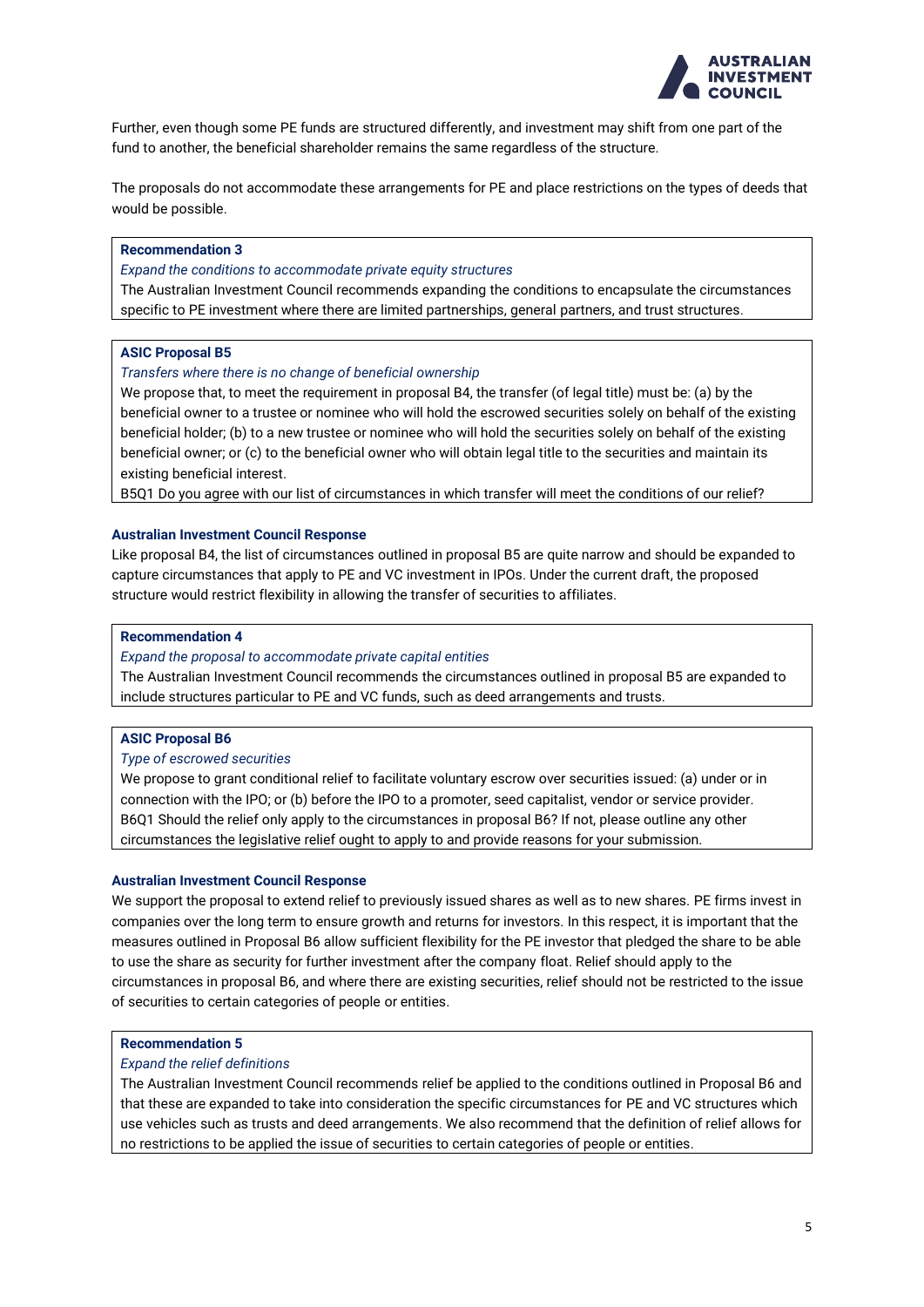

# **ASIC Proposal C1**

*Allowing companies to communicate with employees and security holders about an IPO*

We propose to use ASIC's modification powers (in s741(1)(a) of the Corporations Act) to grant relief to allow companies to communicate factual information about a planned IPO to security holders and employees before the company lodges a disclosure document. C1Q1 Do you agree with proposal C1? If not, please explain why. C1Q2 Should factual communications to any other persons be permitted under the proposed relief? If so, please explain why.

# **Australian Investment Council Response**

PE funds have an obligation to communicate with other shareholders in a pre-IPO scenario, on an equal basis with their equity holders. To meet this obligation, it is important that factual communications in relation to the IPO are permitted under the proposal relief to all persons engaged by the company to work on the IPO as well as security holders and for private equity firms, their equity holders.

## **Recommendation 6**

*Allow PE sponsors relief to communicate with their equity holders*

The Australian Investment Council recommends that PE funds are permitted to communicate factual information about a planned IPO with their equity holders as part of ASIC's proposed relief conditions.

# **ASIC Proposal C2**

### *Allowing companies to communicate with employees and security holders about an* IPO

We propose to require a company that relies on our relief to: (a) make the exempted communications in writing; and (b) update recipients of the exempted communications if the information previously provided is no longer accurate or up to date. C2Q1 Do you agree with the proposed requirements of relief, set out in proposal C2? C2Q2 Do you support any additional conditions to mitigate the risks of misinformation and dripfeeding of information about an IPO? If so, please include details of any measures you support to achieve this objective.

# **Australian Investment Council Response**

As a general observation, the proposals in C2 may have the unintended consequence of introducing more red tape rather than less. We do not consider that there are any real benefits from a policy or business perspective by requiring a company that relies on relief to make the exempted communications in writing. Further, under existing IPO conditions, the entity has an obligation to provide updates if the information previously provided was no longer accurate so the proposal to update recipients of the exempted communications would appear to be superfluous.

## **Recommendation 7**

# *No change to the current conditions*

The Australian Investment Council recommends that ASIC's current relief conditions of "statements communicated" remain unchanged.

# **ASIC Proposal C3**

# *Permitted content of communications*

We propose to require companies relying on the relief to only communicate the permitted content in Table 1 to employees and security holders. The relief is conditional on the company not providing any communication of the advantages, benefits or merits of the IPO.

### **Australian Investment Council Response**

We agree in-principle with ASIC's proposed permitted content for security holders and employees during an IPO as it is important that they are well informed through clear communication on the facts of the IPO to enable them to make informed decisions about their employment or the sale of securities through the IPO process. However, there are circumstances in an IPO where permitted content will be required to extend beyond employees or securities holders. For example, where there are corporate restructures in connection with the IPO, approvals that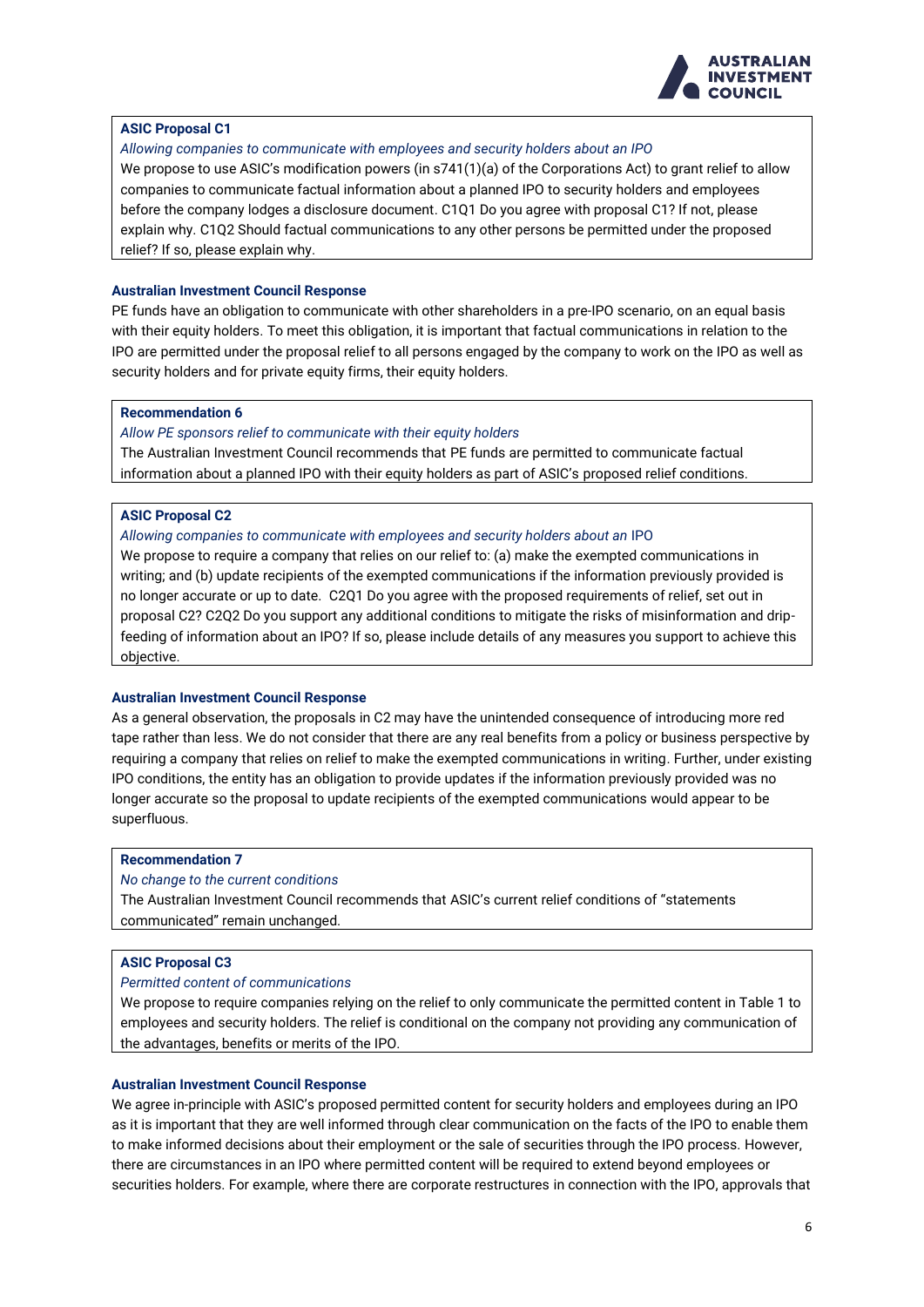

are required under any existing shareholder agreements in connection with the IPO or any required corporate actions where communication of certain facts will be essential for the decision-making process.

## **Recommendation 8**

## *Consider situations beyond employees and shareholders for the permitted content of communications*

The Australian Investment Council recommends ASIC considers allowing permitted content to extend beyond employees and security holders to cover situations where there are corporate restructures in connection with an IPO as well as existing shareholder agreements which have been made in connection with the IPO or where there are required corporate actions.

# **ASIC Proposal C4**

## *Duration of the legislative relief*

We are seeking feedback on whether we should: (a) limit the relief so it ends on the earlier of: (i) six months from the date of the first exempted communication; or (ii) the date that the company lodges the disclosure document with ASIC; or (b) allow the relief to continue indefinitely to each exempted communication. Should the relief allowing a company to make exempted communications apply for a specific amount of time? C4Q2 If your answer to question C4Q1 is: (a) yes, do you consider relief for a period of up to six months from the first exempted communication appropriate? If not, what is the appropriate time period and why? (b) no, should the relief apply indefinitely? C4Q3 Is it preferable that the relief apply to each exempted communication, and therefore no end date apply? C4Q4 Please outline any unintended consequences you have identified may arise as a result of ASIC: (a) limiting the duration of the relief; (b) allowing the relief to apply indefinitely; or (c) drafting the relief to apply to each specific communication about an offer, such that a specific relief end date is unnecessary. C4Q5 Please provide details of appropriate strategies to deal with any consequences identified in question C4Q

## **Australian Investment Council Response**

In practice, an IPO may be paused for reasons such as changed market conditions, which may extend the time period beyond six months. For this reason, applying a time limit of six months for the legislative relief would be impractical considering companies would lose the benefit of the relief if the IPO delay was extended. Further, there seems to be no significant policy reason why the relief should be subject to a time period when it applies to factual information on the IPO.

### **Recommendation 9**

*Limiting relief to a six-month time period would not be practical* The Australian Investment Council recommends that no end date is applied to the legislative relief for permitted content.

# **Appendix 1**

### **Lock-up practises in other jurisdictions**

For comparison, examples of how securities exchanges in other jurisdictions treat escrow arrangements and view private capital shareholders are outlined below.

### **How private capital investors are managed**

### *Hong Kong*

There are no differences in how private capital investors are managed where major shareholders are PE or VC sellers. Additionally, apart from the regulatory lock-up requirements set out in the Listing Rules, sometimes the issuer/sponsors /underwriters may require non-controlling shareholders (holding less than 30% of the voting power) to give voluntary lock-up undertakings.

*UK*

The lock-up period is typically fixed at 180 days for PE and VC. It may be longer if it applies to the founder.